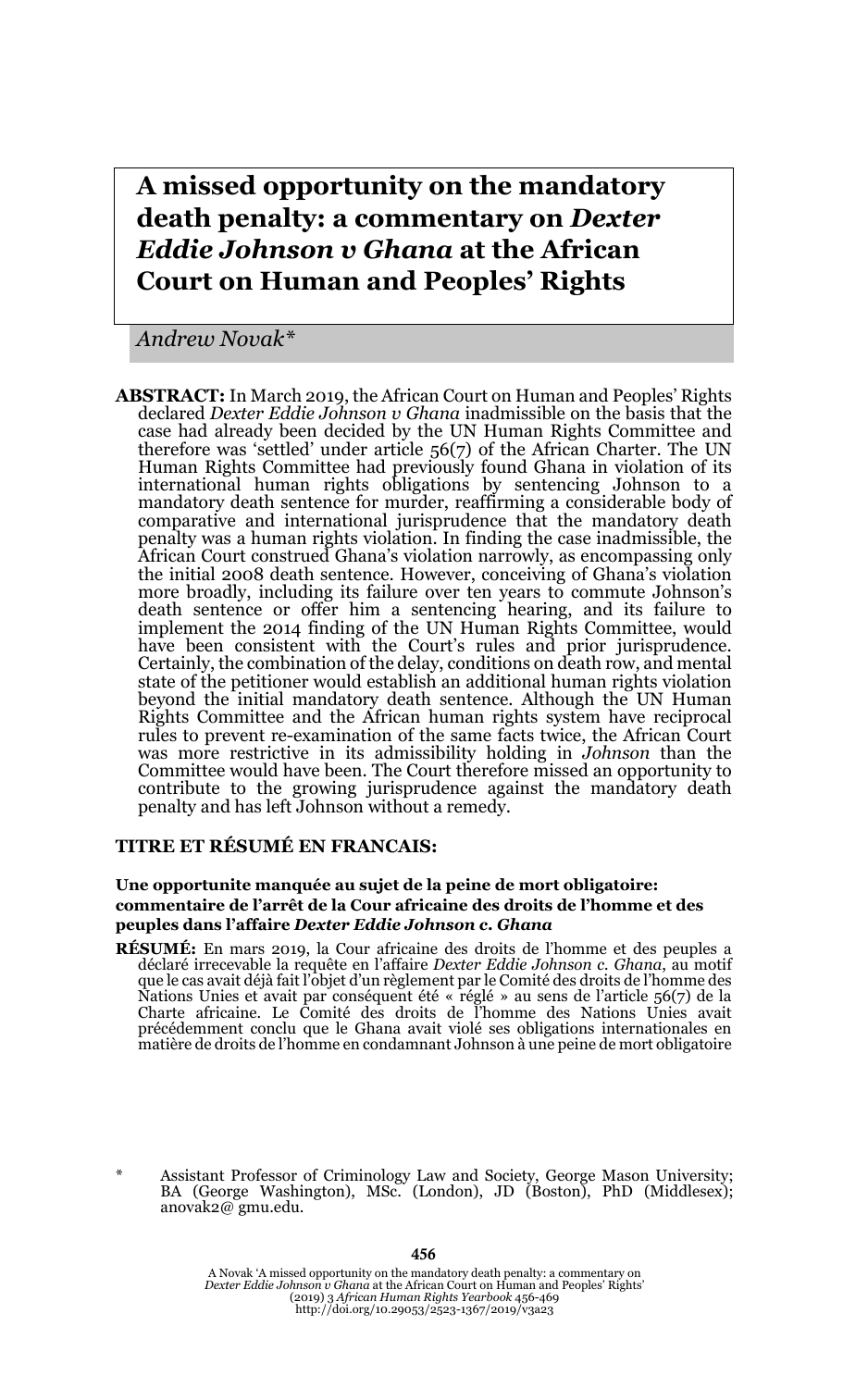pour meurtre, réaffirmant ainsi une jurisprudence établie en droit comparé et international selon laquelle la peine de mort obligatoire constitue une violation des droits de l'homme. En déclarant la requête irrecevable, la Cour africaine a fait une interprétation restrictive de la violation commise par le Ghana comme n'incluant que la peine de mort initiale prononcée en 2008. Cependant, concevoir la violation du Ghana plus largement, y compris son incapacité pendant 10 ans à commuer la peine de mort prononcée contre Johnson ou à lui accorder une audience sur la détermination de sa peine, et son incapacité à mettre en œuvre les conclusions du Comité des droits de l'homme de 2014, auraient été conformes aux règles de la Cour et de sa jurisprudence antérieure. Certes, la combinaison du retard, des conditions dans le couloir de la mort et l'état mental du requérant établirait une violation supplémentaire des droits de l'homme allant au-delà de la peine de mort obligatoire initiale. Bien que le Comité des droits de l'homme des Nations Unies et le système africain des droits de l'homme disposent de règles analogues pour empêcher le réexamen des mêmes faits à deux reprises, la Cour africaine a été plus restrictive quant à la recevabilité de l'affaire *Johnson* que le Comité l'aurait été. La Cour a donc raté une opportunité de contribuer à la jurisprudence croissante contre la peine de mort obligatoire et a laissé Johnson sans recours.

**KEY WORDS:** African Court on Human and Peoples' Rights, comparative constitutional law, admissibility, Ghana, *Johnson v Ghana*, mandatory death penalty, *non bis in idem*, *res judicata*

#### **CONTENT:**

| $\overline{2}$ |  |
|----------------|--|
| $\mathbf{3}$   |  |
| $\overline{4}$ |  |
| $5^{\circ}$    |  |
|                |  |

# **1 BACKGROUND**

On 28 March 2019, the African Court on Human and Peoples' Rights (African Court) declared the matter of *Dexter Eddie Johnson v Ghana* inadmissible on the grounds that the case had already been decided by the UN Human Rights Committee in Geneva.<sup>1</sup> The decision was an expansion of article 56(7) of the African Charter on Human and Peoples' Rights (African Court), which prevents the African Court from considering any case that has been 'settled by these States involved in accordance with the principles of the Charter of the United Nations, or the Charter of the Organization of African Unity or the provisions of the present Charter.'2 In declaring the case inadmissible, the African Court refused to join a growing global consensus that mandatory capital punishment is a human rights violation because it overpunishes, and therefore constitutes cruel and degrading treatment.<sup>3</sup> As explained below, however, the African Court could have ruled that Ghana's continuing failure to commute Johnson's death sentence or implement the views of the UN Human Rights Committee, was a separate violation

<sup>1</sup> *Dexter Eddie Johnson v Ghana*, Application 16/2017, African Court on Human and Peoples' Rights, Ruling (Jurisdiction and Admissibility) (28 March 2019).

<sup>2</sup> African Charter on Human and Peoples' Rights (1982) 21 ILM 58.

<sup>3</sup> A Novak *The global decline of the mandatory death penalty: constitutional jurisprudence and legislative reform in Africa, Asia, and the Caribbean* (2014) 6-7.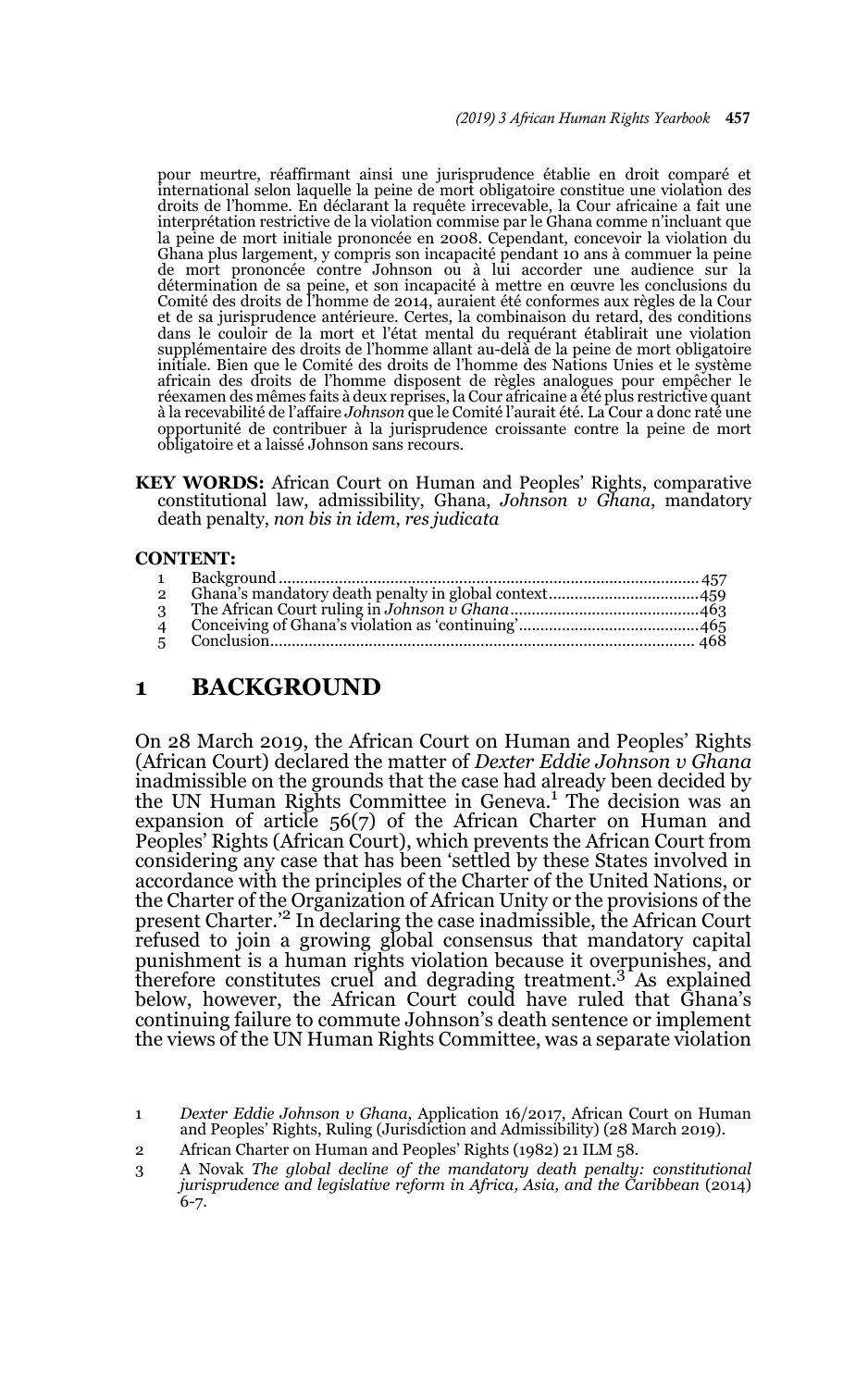of the African Charter and was not precluded by article 56(7). The result is that the African Court missed an opportunity to join the chorus of courts around the world that have found the mandatory death penalty to be cruel and degrading treatment.

Dexter Johnson is a British national convicted in 2008 of murdering an American national four years earlier, which resulted in a mandatory death sentence under Ghanaian law. In a subsequent constitutional challenge, the Ghanaian Supreme Court upheld the mandatory death penalty in a disastrous 2011 opinion that involved significant statutory misinterpretation and disregarded weighty comparative jurisprudence.4 Perhaps most troubling, the Supreme Court's decision mischaracterised the nature of a discretionary death penalty in which a judge could weigh aggravating and mitigating factors and appropriately tailor a death sentence to the 'most serious crimes' in accordance with article 6 of the International Covenant on Civil and<br>Political Rights (ICCPR).<sup>5</sup> The majority created a straw man, predicting chaos and uncertainty if judges had discretion to substitute the death penalty with a lesser punishment.6 By contrast, a dissent by Justice Samuel Date-Bah found jurisprudence from throughout the common law world 'irrefutable' and noted that Ghana's constitutional provisions were *in pari materia* with those of other common law jurisdictions. He believed that a determination that all murders were equally heinous and deserving of death was 'an unreasonably inflexible ideological position, belied by actual human experience'.7

With the door closed in domestic courts, Johnson's legal team, including lawyers working pro bono with the Death Penalty Project in London, challenged Ghana's mandatory death sentence at the UN Human Rights Committee in Geneva. On 27 March 2014, the Committee affirmed its earlier findings against the mandatory death penalty in the Commonwealth Caribbean and found that Johnson's death sentence violated article 6(1) of the ICCPR, which prohibits arbitrary deprivation of life.8 The Committee reiterated its earlier views that a de facto moratorium on the death penalty or the existence of a clemency mechanism to seek a commutation of the sentence did not make a mandatory death sentence consistent with the right to life.9 The Committee believed that Ghana was in breach of the right to life at Article 6 of the ICCPR and therefore did not reach the alternative grounds that the mandatory death penalty constituted cruel and degrading punishment (article 7) or the right to a fair trial (article 14).

- 4 *Dexter Johnson v Republic* (2011) 2 SCGLR 601. A Novak 'The mandatory death penalty in Ghana: a comparative constitutional perspective on *Dexter Johnson v Republic*' (2014) 12 *Cardozo Public Law Policy and Ethics Journal* 669.
- 5 International Covenant on Civil and Political Rights (1966) 999 UNTS 171.
- 6 *Johnson* (n 4) 692-93, 699.
- 7 *Johnson* (n 4) 622 (Date-Bah JSC dissenting).
- 8 *Johnson v Ghana*, Communication 2177/2012, UNHR Committee (27 March 2014), UN Doc CCPR/C/110/D/2177/2012.
- 9 *Weerawansa v Sri Lanka*, Communication 1406/2005, UNHR Committee (17 March 2009), UN Doc CCPR/C/95/D/1406/2005; *Thompson v St Vincent and the Grenadines*, Communication 806/1998, UNHR Committee (18 October 2000), UN Doc CCPR/C/70/D/806/1998.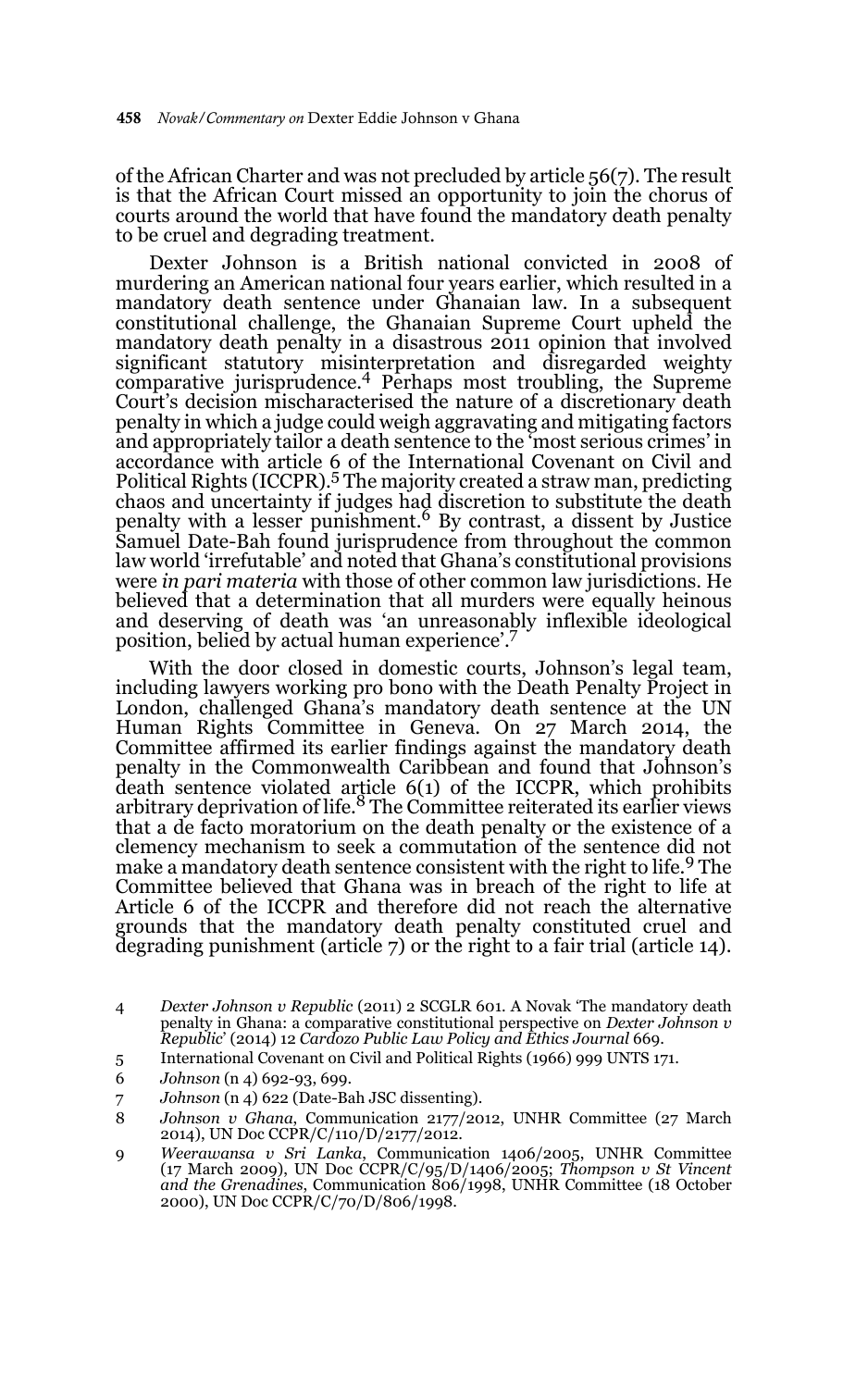Finally, the Committee added that Ghana was obligated to provide Johnson with an effective remedy, including commutation of his death sentence.<sup>10</sup>

Ghana never implemented the UN Human Rights Committee's views and Johnson remained under an automatic death sentence. For that reason, Johnson's legal team approached the African Court in 2017 to increase pressure on the Ghanaian government to respect its international human rights obligations. On 28 September 2017, the African Court issued an Order for Provisional Measures to prevent Johnson's execution while the case was still pending.<sup>11</sup> Finally, on  $28$ March 2019, the African Court ruled that Johnson's case was inadmissible owing to the earlier UN Human Rights Committee ruling. As a result, the African Court did not reach the merits of Johnson's application and missed an opportunity to clearly and unequivocally condemn the mandatory death penalty as a human rights violation.

### **2 GHANA'S MANDATORY DEATH PENALTY IN GLOBAL CONTEXT**

The death penalty was mandatory for murder at English common law, mitigated only by the monarch's frequent commutations of death sentences, often to transportation to a penal colony.<sup>12</sup> The punishment passed to most former British colonies, with three exceptions. The first was the United States of America, which as early as the 1790s began to separate murder into degrees and use judicial discretion in sentencing.13 The second exception was British India where the 1860 Penal Code allowed a judge to reduce a death sentence to life imprisonment with valid reasons, except for murder committed by a life-term prisoner.14 The third exception was South Africa and neighboring countries, which developed the doctrine of extenuating circumstances, whereby a judge could reduce a death sentence based on certain types of mitigating factors.<sup>15</sup>

The 1892 Criminal Code in Ghana, like the penal codes of most colonies in the Caribbean, West and East Africa, and Southeast Asia, provided for a mandatory death penalty for murder. The post-

<sup>10</sup> *Johnson* (UNHRC) (n 8) paras 7.4, 9.

<sup>11</sup> *Dexter Eddie Johnson v Ghana*, Application 16/2017, African Court on Human and Peoples' Rights, Order for Provisional Measures (28 September 2017).

<sup>12</sup> JM Beattie *Policing and punishment in London, 1660-1750* (2001) 362-63.

<sup>13</sup> Pennsylvania was the first state to make the change, in 1793. ER Keedy 'History of the Pennsylvania statute creating degrees of murder' (1949) *97 University of Pennsylvania Law Review* 759 at 771.

<sup>14</sup> India Penal Code Act, Number 45 of 1860 secs 302 and 303; D Skuy 'Macaulay and the Indian Penal Code of 1862: the myth of the inherent superiority and modernity of the English legal system compared to India's legal system in the nineteenth century' (1998) 32 *Modern African Studies* 513 at 513, 518-20, 526-27.

<sup>15</sup> Criminal Procedure and Evidence (Amendment) Act 46 of 1935; A Novak 'Capital sentencing discretion in Southern Africa: a human rights perspective on the doctrine of extenuating circumstances' (2014) 14 *African Human Rights Law Journal* 24.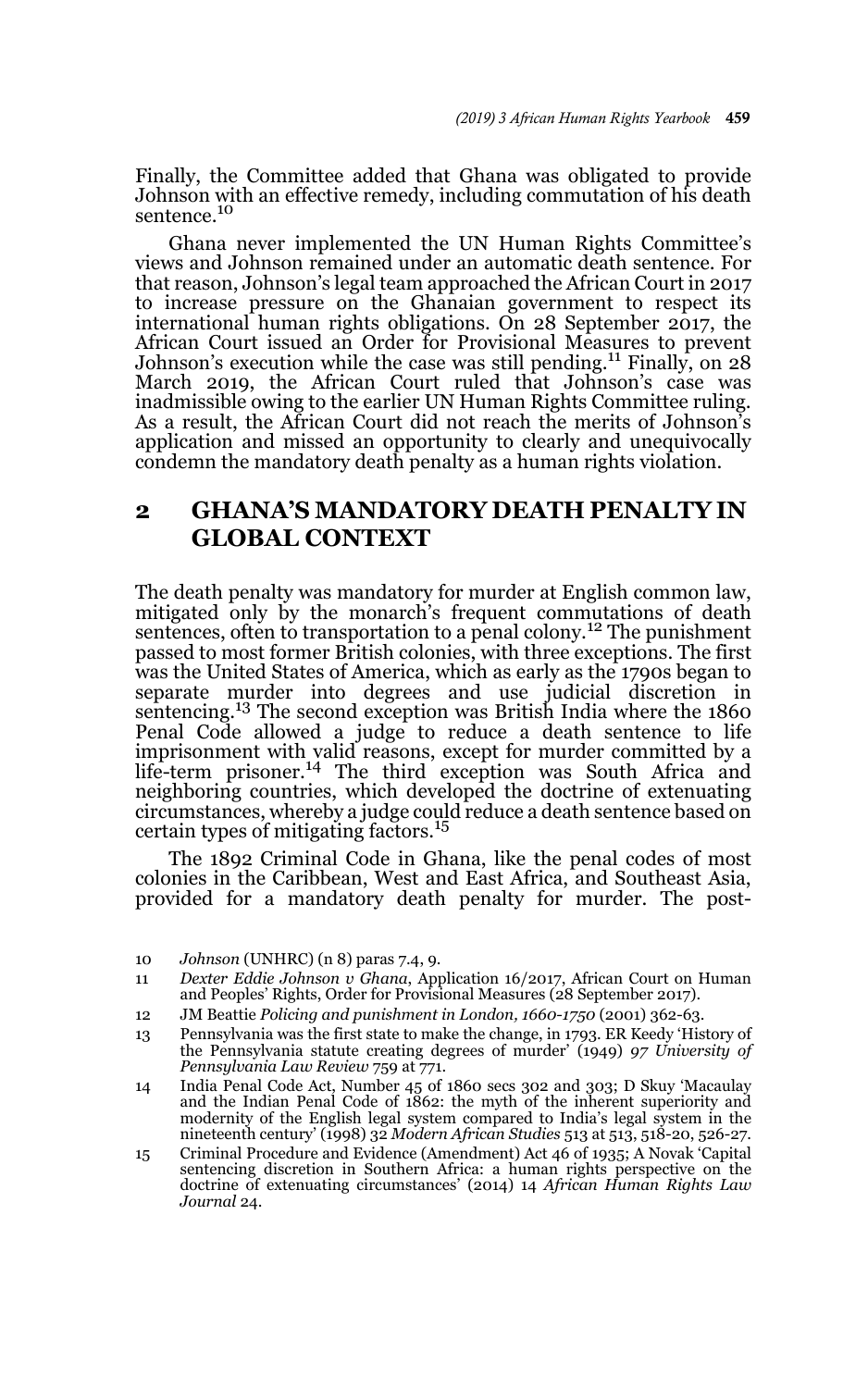independence Criminal Offences Act of 1960 retained much of the colonial criminal law architecture except that it abolished juvenile corporal punishment.16 Even in the early years after independence, Ghana used the death penalty relatively infrequently, though under military dictatorship in the 1970s and 1980s a separate system of military courts authorised firing squad for civilians accused of national security offenses.<sup>17</sup> Today, Ghana retains the mandatory death penalty for murder, genocide, attempted murder by an incarcerated prisoner, and treason.

By the time of Johnson's constitutional challenge to the mandatory death penalty, the Ghanaian government was seriously considering abolition of the death penalty. In 2012, a constitutional review commission presented a White Paper to then-President John Atta Mills advocating death penalty abolition.<sup>19</sup> The constitutional amendments must be passed by Parliament and then approved in a public referendum with a super majority, though in principle it has the support of the two major parties.<sup>20</sup> A 2015 public opinion survey in Ghana revealed that the large plurality (48.3%) of respondents strongly opposed the death penalty and only a small minority (8.6%) were strongly in favour. Seven in ten supported a discretionary death<br>sentence instead of a mandatory one.<sup>21</sup> As to its international posture, Ghana routinely abstains on the UN General Assembly and UN Human Rights Council resolutions calling for abolition of the death penalty.<sup>22</sup> As no executions have been carried out since 1993, Amnesty International declares Ghana *de facto* abolitionist.<sup>23</sup>

The decline of the mandatory death penalty in the English-speaking world over the last 25 years is the product of a remarkable confluence of grassroots advocacy, strategic litigation, and intervention by United Nations and regional human rights systems. The first common law countries to abolish the mandatory death penalty were the United States and India. In the United States, the Supreme Court struck down North Carolina's recently-passed mandatory death sentence in 1976 on the grounds that it was 'arbitrary' insofar as it constrained a judge's

- 16 RB Seidman & JD Abaka Eyison 'Ghana' in A Milner (ed) *African penal systems* (1969) at 68-69.
- 17 J Appiahene-Gyamfi 'Crime and punishment in the Republic of Ghana: a country profile' (2009) 33 *Journal of Comparative and Applied Criminal Justice* 309 at 313; B Agyeman-Duah 'Ghana, 1982-6: the politics of the P.N.D.C.'  $(1987)$  25 *Journal of Modern African Studies* 613 at 625-627.
- 18 Criminal Offences Act, No 29 of 1960, secs 46, 49, 49A, 180.
- 19 Republic of Ghana *White paper on the report of the Constitutional Review Commission of Inquiry* (June 2012) 44.
- 20 Ghana Constitution art 290 (1993).
- 21 J Tankebe, KE Boakye & AP Atupare *Public opinion on the death penalty in Ghana: final report* (2015) at ix.
- 22 'Moratorium on the use of the death penalty' UN General Assembly, UN Doc A/ RES/69/186 (18 December 2014); 'Moratorium on the use of the death penalty' UN General Assembly, UN Doc A/RES/71/187 (19 December 2016); 'Moratorium on the use of the death penalty' UN General Assembly, UN Doc A/RES/73/175 (17 December 2018).
- 23 Amnesty International Global Report *Death Sentences and Executions 2018* (April 2019) 49.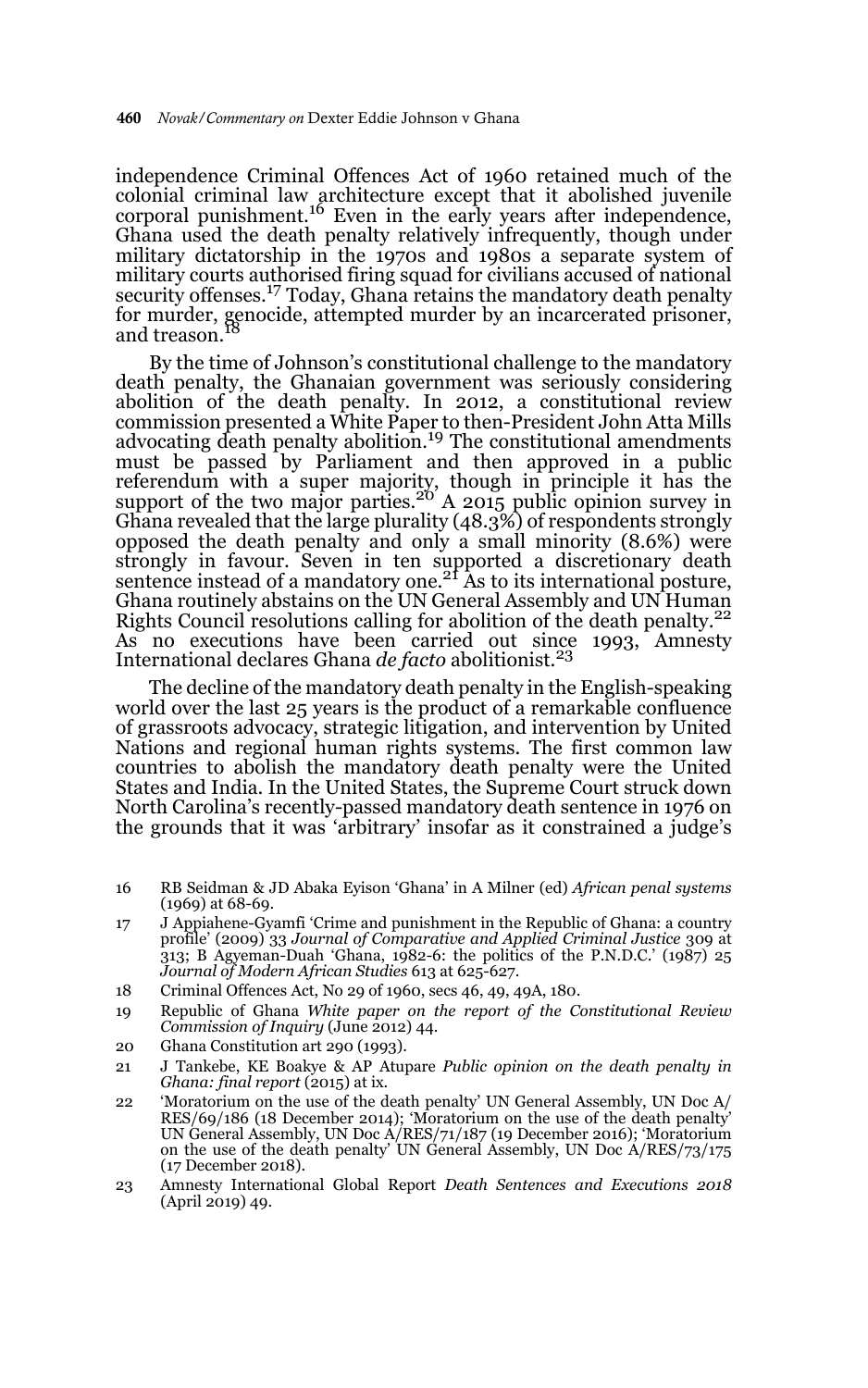sentencing discretion while failing to control the discretion of other<br>actors in the criminal justice process.<sup>24</sup> In India in 1983, the Supreme Court used a similar rationale to abolish the mandatory death penalty for prisoners already serving a life sentence, the remaining exception at Section 303 of the Penal Code.<sup>25</sup> These two decisions have gone global, widely cited in later Constitutional challenges to the mandatory death penalty.

The Death Penalty Project in London, working with pro bono lawyers in London law firms, represented hundreds of death row inmates in the Commonwealth Caribbean before the Judicial Committee of the Privy Council, then the highest court of appeal for English-speaking Caribbean jurisdictions.26 In a famous serious of cases, the Privy Council found the mandatory death penalty unconstitutional on the grounds that it overpunished, and therefore constituted cruel and degrading treatment.27 The Privy Council also accepted a fair trial challenge, as the punishment deprives death row inmates of a sentencing hearing. The decision was reaffirmed in 2018 by the Caribbean Court of Justice, which invalidated the mandatory death penalty in Barbados, the last holdout in the region.<sup>28</sup> The Privy Council's long line of jurisprudence was reaffirmed by complementary judgments from the Inter-American Court and Commission of Human Rights and from the UN Human Rights Committee.<sup>29</sup>

After the victories in the Caribbean, the Death Penalty Project and its partners succeeded in challenging the mandatory death penalty in<br>Malawi, Uganda, and Kenya.<sup>30</sup> Like the Commonwealth Caribbean countries, these jurisdictions developed enormous death rows but had not executed anyone in years. In addition, these countries have bills of rights that are modeled on the ICCPR and other international

- 24 *Woodson v North Carolina* (1976) 428 US 280.
- 25 *Mithu v Punjab* (1983) 2 SCR 690.
- 26 L Hughes-Hallett 'Death to death row' (March/April 2015) *The Economist* 1843 Magazine; A Boon, 'Cause lawyers in a cold climate: the impact(s) of globalization on the United Kingdom' in A Sarat and S Scheingold (eds) *Cause lawyering and the State in a Global era* at 169-70.
- 27 *Reyes v Queen* [2002] UKPC 11 (appeal from Belize); *Queen v Hughes* [2002] 2 AC 259 (PC) (appeal from Saint Lucia); *Fox v Queen* [2002] 2 AC 284 (PC) (appeal from Saint Kitts and Nevis); *Balson v State* [2005] 4 LRC 147 (PC) (appeal taken from Dominica); *Coard v Attorney General* [2007] UKPC 7 (appeal taken from Grenada); *Queen v Monelle* Criminal Case 15/2007 (Antigua and Barbuda High Court of Justice, 18 September 2008); *Bowe v Queen* (2006) 68 WIR 10 (PC) (appeal taken from Bahamas).
- 28 *Nervais and Severin v Queen* [2018] CCJ 19 (AJ) (27 June 2018).
- 29 *Thompson v Saint Vincent and the Grenadines*, Communication 806/1998, UNHR Committee, UN Doc CCPR/C/70/D/806/1998 (2000); *Edwards v Bahamas* case 12.067, Inter-American Commission on Human Rights, Report No 48/01, OEA/Ser.L/V/II.111, doc. 20 (2000); *Hilaire, Constantine, and Benjamin v Trinidad and Tobago*, Inter-American Court of Human Rights (Ser. C) No. 94 (21 June 2002).
- 30 *Kafantayeni v Attorney General* [2007] MWHC 1; *Attorney General v Kigula* [2009] 2 EALR 1 (Uganda SC); *Muruatetu v Republic* (14 December 2017) Petitions 15/2015 and 16/2015 (Kenya SC).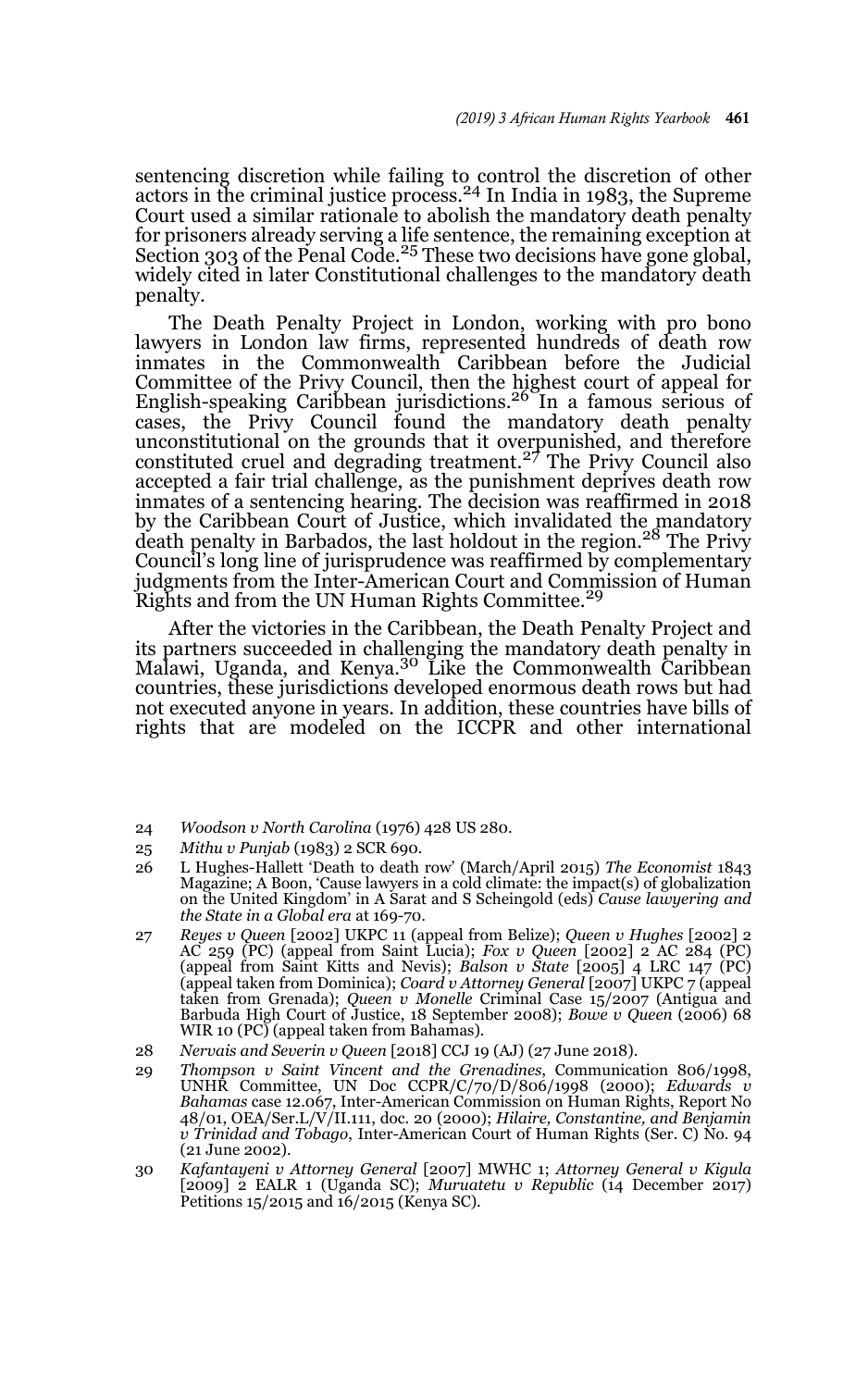instruments, as in many former colonies.31 Ghana's Constitution is representative of this template, as it contains a right to life, right to human dignity, right to be free from cruel and degrading treatment, and right to a fair trial.<sup>32</sup> A constitutional challenge also succeeded in Bangladesh, which has a penal code derivative of India's 1860 Penal Code.33 However, challenges in Malaysia and Singapore failed because those two Constitutions lack some of the important human rights protections found in other postcolonial constitutions or in international instruments.34 Seen in this context, the Ghana Supreme Court decision was highly aberrational, running contrary to the Commonwealth-wide trend, as Ghana has a modern constitution with an elaborate bill of rights, unlike Malaysia and Singapore.

Reflecting the global trend away from mandatory capital punishment, both the UN Human Rights Committee and the African Commission on Human and Peoples' Rights (African Commission) have issued General Comments on the Right to Life that address the mandatory death penalty. According to the African Commission's General Comment 3, issued in 2015, '[i]n no circumstances shall the imposition of the death penalty be mandatory for an offence'.35 This falls within the scope of the African Charter's prohibition on the arbitrary deprivation of life at article 4.<sup>36</sup> In 2018, the UN Human Rights Committee issued General Comment 36, which relates to article 6 on the right to life under the ICCPR. According to the Committee, 'mandatory death sentences that leave domestic courts with no discretion on whether or not to designate the offence as a crime entailing the death penalty, and on whether or not to issue the death sentence in the particular circumstances of the offender, are arbitrary in nature'.37 The General Comments serve dual roles, reflecting the consensus of state practice while also laying out normative constraints on state behaviour. The abolition of the mandatory death penalty is a successful example of how domestic constitutional litigation has helped alter international norms on capital punishment.

- 31 W Dale 'The making and remaking of Commonwealth constitutions' (1993) 42 *International and Comparative Law Quarterly* 67 at 67-68; AW Munene 'The bills of rights and constitutional order: a Kenyan perspective' (2002) 2 *African Human Rights Law Journal* 135 at 154; M Ndulo & R Kent 'Constitutionalism in Zambia: past, present and future' (1996) 40 *Journal of African Law* 256 at 263.
- 32 Ghana Constitution arts 13, 15, 19 (1993).
- 33 *Bangladesh Legal Aid and Services Trust v Bangladesh* (2010) 30 BLD (HCD) 194.
- 34 *Yong Vui Kong v Public Prosecutor* [2010] SGCA 20; *Public Prosecutor v Lau Kee Hoo* [1983] 1 MLJ 157 (CA).
- 35 African Commission on Human and Peoples' Rights, General Comment 3 on the African Charter on Human and Peoples' Rights: the right to life (article 4), adopted at 57th Ordinary Session of the African Commission on Human and Peoples' Rights (4 to 18 November 2015).
- 36 African Charter on Human and Peoples' Rights (1981), art 4.
- 37 General comment 36 on article 6 of the International Covenant on Civil and Political rights, on the right to life, UNHR Committee (30 October 2018), UN Doc  $CCPR/C/GC/36$ , at para 37.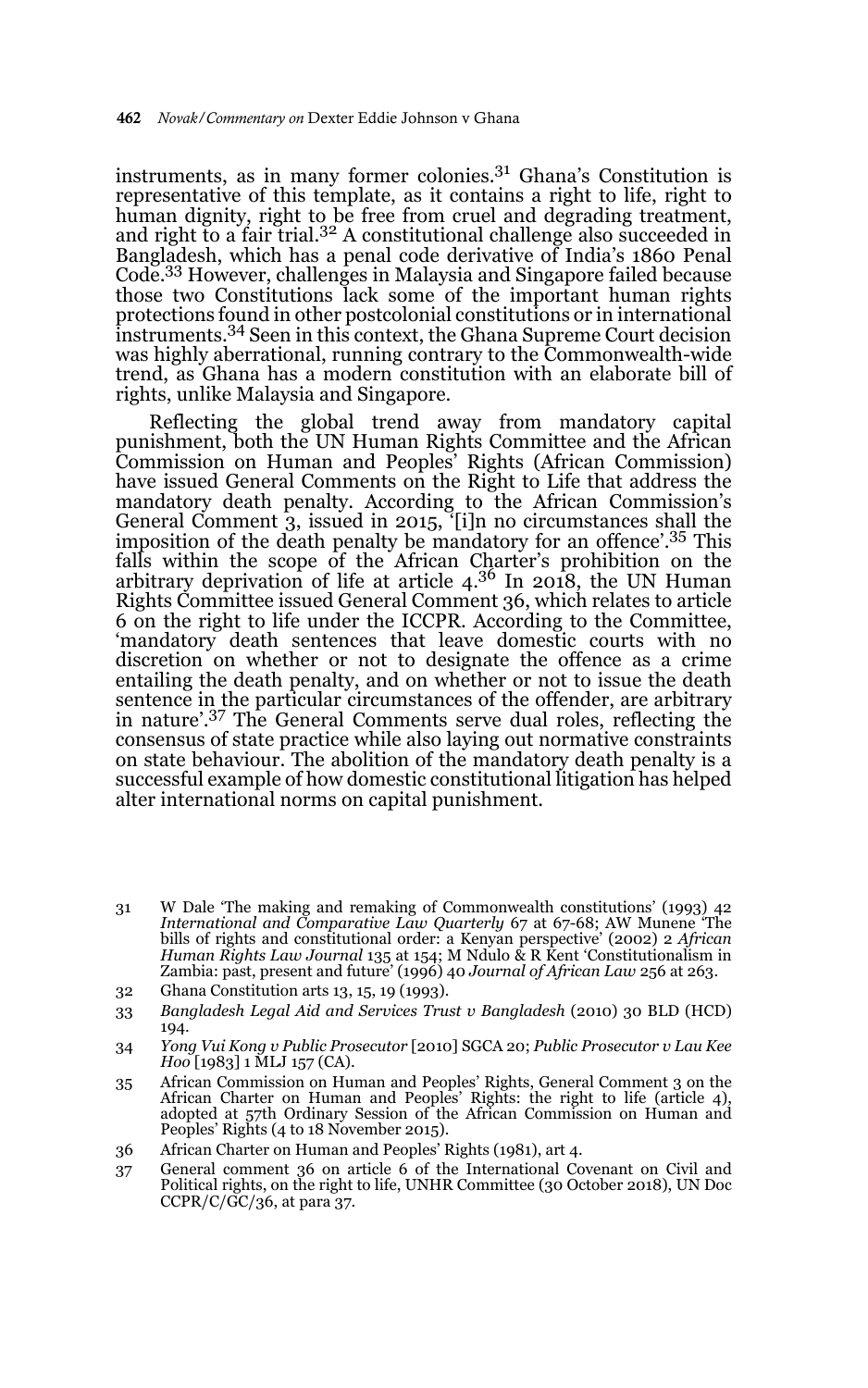# **3 THE AFRICAN COURT RULING IN** *JOHNSON V GHANA*

The African Court ruled with a majority of 9 to 1 that Dexter Johnson's application was inadmissible, and therefore the Court did not reach the merits of the mandatory death penalty challenge. By a vote of 8 to 2, the Court found that the UN Human Rights Committee's previous findings precluded consideration of the mandatory death penalty challenge by the African Court.<sup>38</sup>

The applicant's submissions traced the Ghanaian constitutional litigation through the Supreme Court decision in 2011 and detailed his two clemency petitions to the President in December 2011 and April 2012. The application also detailed the UN Human Rights Committee's March 2014 findings that Ghana's mandatory death penalty violated article 6(1) of the ICCPR. The applicant argued that the mandatory death penalty in Ghana violated the right to life (article 4 of the African Charter), prohibition on cruel and degrading treatment (article 5), right to a fair trial (article 7), and the corresponding rights under the ICCPR and Universal Declaration of Human Rights. The applicant sought a declaration from the African Court that Ghana should take immediate steps to substitute the applicant's death sentence with a lesser sentence and provide legislative changes in other mandatory death cases. The Court agreed that it had jurisdiction in the case as Ghana was a state party and Johnson was an actual victim.

Turning to admissibility, the African Court listed the seven criteria in Rule 40 of the Court's rules, which are based on article 56 of the African Charter. The application must not be (1) anonymous and must be (2) compatible with the African Charter. In addition, the application cannot be (3) disparaging or insulting or (4) based exclusively on news articles. The application must be (5) filed after exhausting local remedies and  $\left(\widehat{6}\right)$  in a timely manner. Finally, and most relevant here, the application must not (7) deal with a case that had been settled by the parties already, in accordance with the UN or African Charters. The Court found the case was timely, owing to the applicant's indigence and the time spent pursuing the clemency application and the communication to the UN Human Rights Committee. The applicant further argued that the UN Human Rights Committee's decision did not preclude consideration by the African Court, since it did not address any matter related to the UN or African Charters and was not 'settled' insofar as Ghana did not comply with the Committee's views.

The African Court, however, ruled that the last prong of the admissibility test, that the case had already been 'settled' in accordance with the UN and African Charters, rendered Johnson's application inadmissible. A case was 'settled' if it had previously been adjudicated if three major conditions had been fulfilled. First, the parties were identical. Second, the two applications at the UN Human Rights Committee and the African Court were the same or derivative, or at

38 *Johnson* (n 1).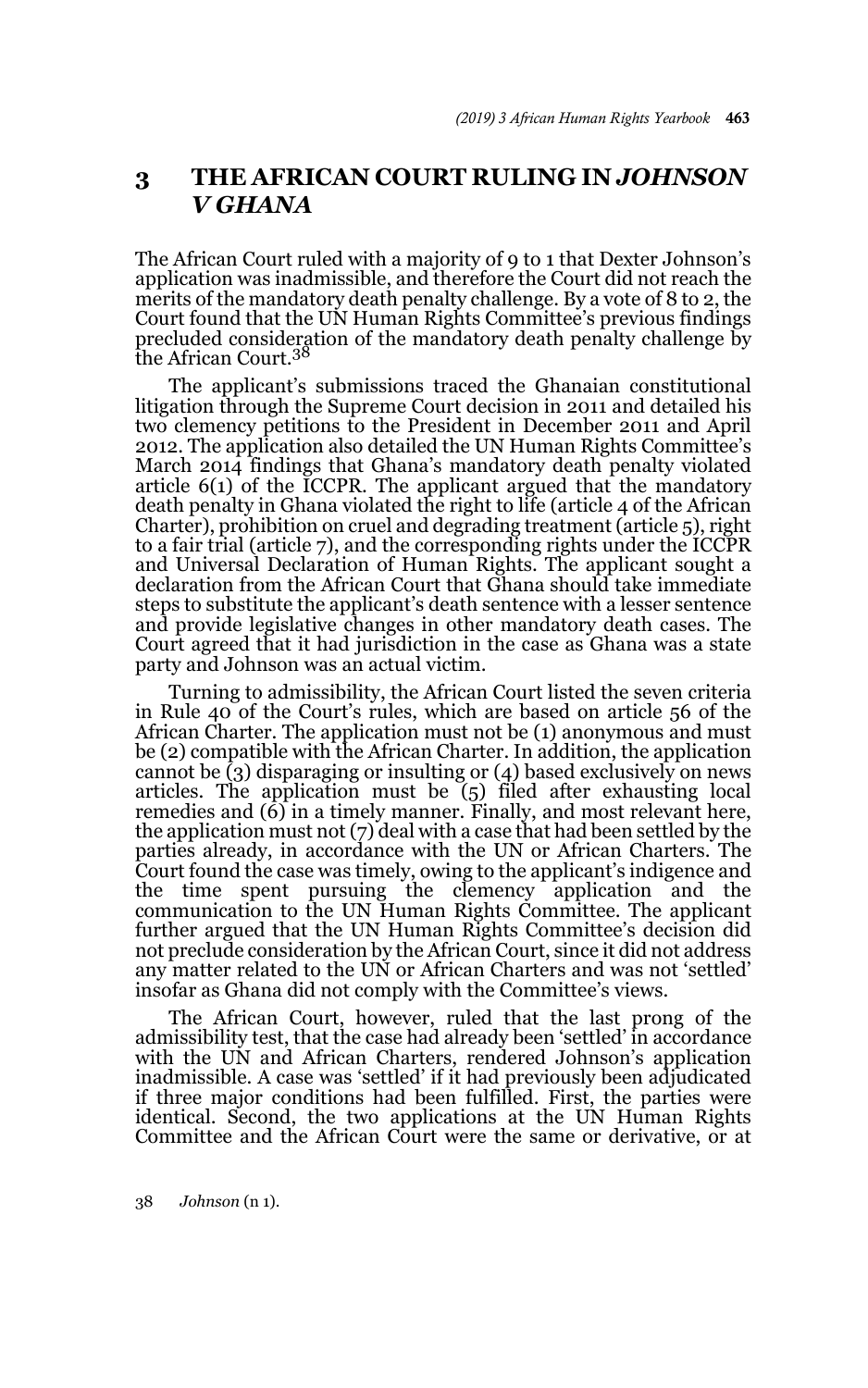least 'flow[ed] from a request made in the initial case'. And third, the previous application resulted in a final decision on the merits. The African Commission had previously determined that a case was inadmissible if it involved the 'same parties, the same issues and … [was] settled by an international or regional mechanism'.<sup>39</sup> The Court found all three conditions fulfilled and therefore the case had already been 'settled'. Although the Human Rights Committee's views were not based on the UN or African Charters, but rather the ICCPR, they involved nearly identical human rights provisions to those contained in the African Charter. To the Court, 'it does not matter that the decision of the HRC has been implemented or not' or that the decision 'is classified as binding or not'. Although the Human Rights Committee was not a 'court', its experts were not 'judges', and its views were not 'decisions', the underlying rationale for article 56(7) of the African Charter was to protect a state from having to account more than once for the same human rights violation.40 Decisions of other international or regional tribunals operated a 'res judicata' principle that prevented relitigating them elsewhere.

Two Judges dissented. The first, Judge Rafâa Ben Achour of Tunisia, argued that Johnson's claim was inadmissible not because it had been 'settled' by the UN Human Rights Committee, but because it was untimely. He rejected the majority's ruling that the UN Human Rights Committee's decision 'settled' the case for purposes of article 56(7) of the African Charter. However, he explained that six years and six months had passed from the Supreme Court of Ghana's decision which exhausted domestic remedies and the application to the African Court, longer than the longest 'reasonable time' period upheld by the Court to that point, five years and five months. According to Judge Achour, only judicial remedies count for 'exhausting domestic remedies', so non-judicial relief such as seeking clemency or applying to the UN Human Rights Committee would not toll the time period.<sup>41</sup> This is in my view a debatable interpretation. Seeking a pardon and petitioning the UN Human Rights Committee have real costs, raising complex legal issues and requiring significant legal fees. Johnson was also indigent. Given this context, an interpretation that a delay of six years and six months is timely versus five years and five months is an equally defensible interpretation of the law.

The second dissenting Judge, Judge Blaise Tchikaya of the Republic of Congo, similarly rejected the majority's holding that Johnson's case had been 'settled' by the UN Human Rights Committee. Tchikaya argued that the Court's decision was a 'setback for human rights development' and added that an exception to the *non bis in idem* principle should have applied. *Non bis in idem* required a binding court judgment that was *res judicata*, that is, already judged. The principle derived from criminal law and was intended to protect a defendant's

<sup>39</sup> *Johnson* (n 1) para 48.

<sup>40</sup> *Johnson* (n 1) paras 54-55.

<sup>41</sup> *Dexter Eddie Johnson v Ghana*, Application 16/2017, African Court on Human and Peoples' Rights, Dissenting Opinion of Judge Rafaa Ben Achour (28 March 2019).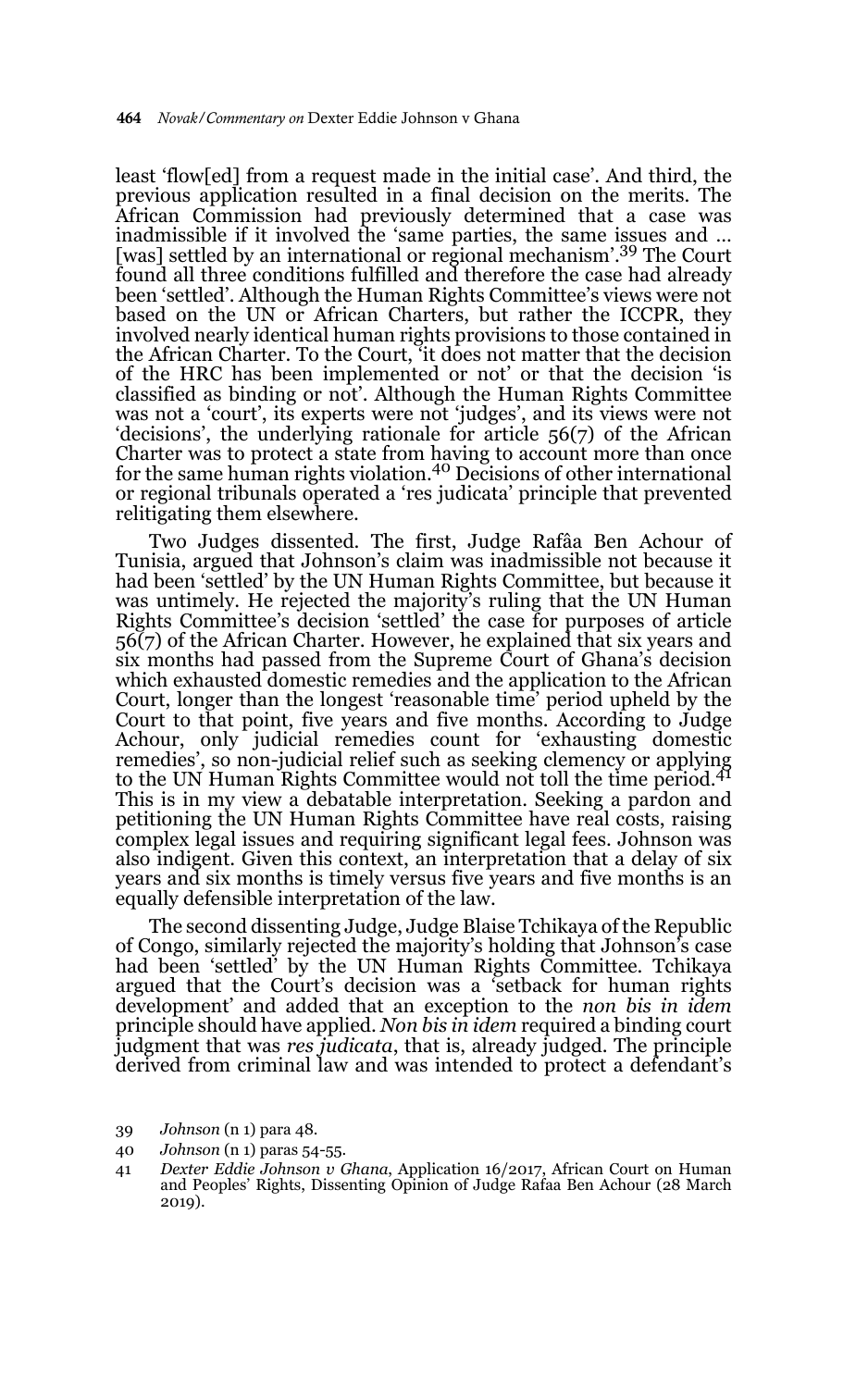rights after he or she had previously been prosecuted. Tchikaya argued that the UN Human Rights Committee was not a prior judgment: it was not a court, its 'views' were not a decision, and its experts were not judges. In addition, the facts were not the same. The challenge at the UN Human Rights Committee was whether Johnson's mandatory death sentence was compliant with article 6 of the ICCPR, while the challenge at the African Court was whether Ghana's *continued refusal* to commute Johnson's mandatory death sentence or provide him a sentencing hearing violated the African Charter.<sup>42</sup> This was a new and greater harm, as Johnson faced the mental anguish on death row over many years from the initial sentencing decision. In my view, Judge Tchikaya's decision is particularly convincing both because it directly addresses rather than disregards Ghana's actual violation, which the majority did not do, and because it better aligns with the purposes of the African Charter to protect individuals' human rights and complement other human rights regimes like that created by the ICCPR.

### **4 CONCEIVING OF GHANA'S VIOLATION AS 'CONTINUING'**

The African Court's decision was not inevitable. The rule prohibiting reconsideration of a human rights violation that had been considered elsewhere serves the purposes of both administrative efficiency and consistent jurisprudential development, so that the human rights mechanisms do not conflict. In the current case, however, administrative efficiency was only a weak consideration since the case had been fully briefed and a consistent jurisprudential development was not an issue, as the *Johnson* case could have been distinguished from the African Court's prior precedent while still retaining the integrity of article 56(7).

Perhaps the best argument in favor of article 56(7) is that such a rule is reciprocal to those at other regional and international tribunals. The UN Human Rights Committee does not accept petitions that have been considered by regional tribunals, including the African Court, in order to 'avoid unnecessary duplication' at the international level.<sup>43</sup> Article 56 of the African Charter and Rule 40 of the Rules of the African Court are the reciprocal provisions of article 5(2) of the First Optional Protocol to the ICCPR and Rule 99 of the UN Human Rights Committee, which prohibit consideration of any case that had previously been considered by other international tribunals. Article 5(2) of the First Optional Protocol to the ICCPR, states in relevant part: 'The Committee shall not consider any communication from an individual unless it has ascertained that the same matter is not being

<sup>42</sup> *Dexter Eddie Johnson v Ghana*, Application 16/2017, African Court on Human and Peoples' Rights, Dissenting Opinion of Blaise Tchikaya (28 March 2019).

<sup>43</sup> UNHR Committee, 'Procedure for complaints by individuals under the human rights treaties', https://www.ohchr.org/en/hrbodies/tbpetitions/Pages/Indivi dualCommunications.aspx (accessed 13 October 2019).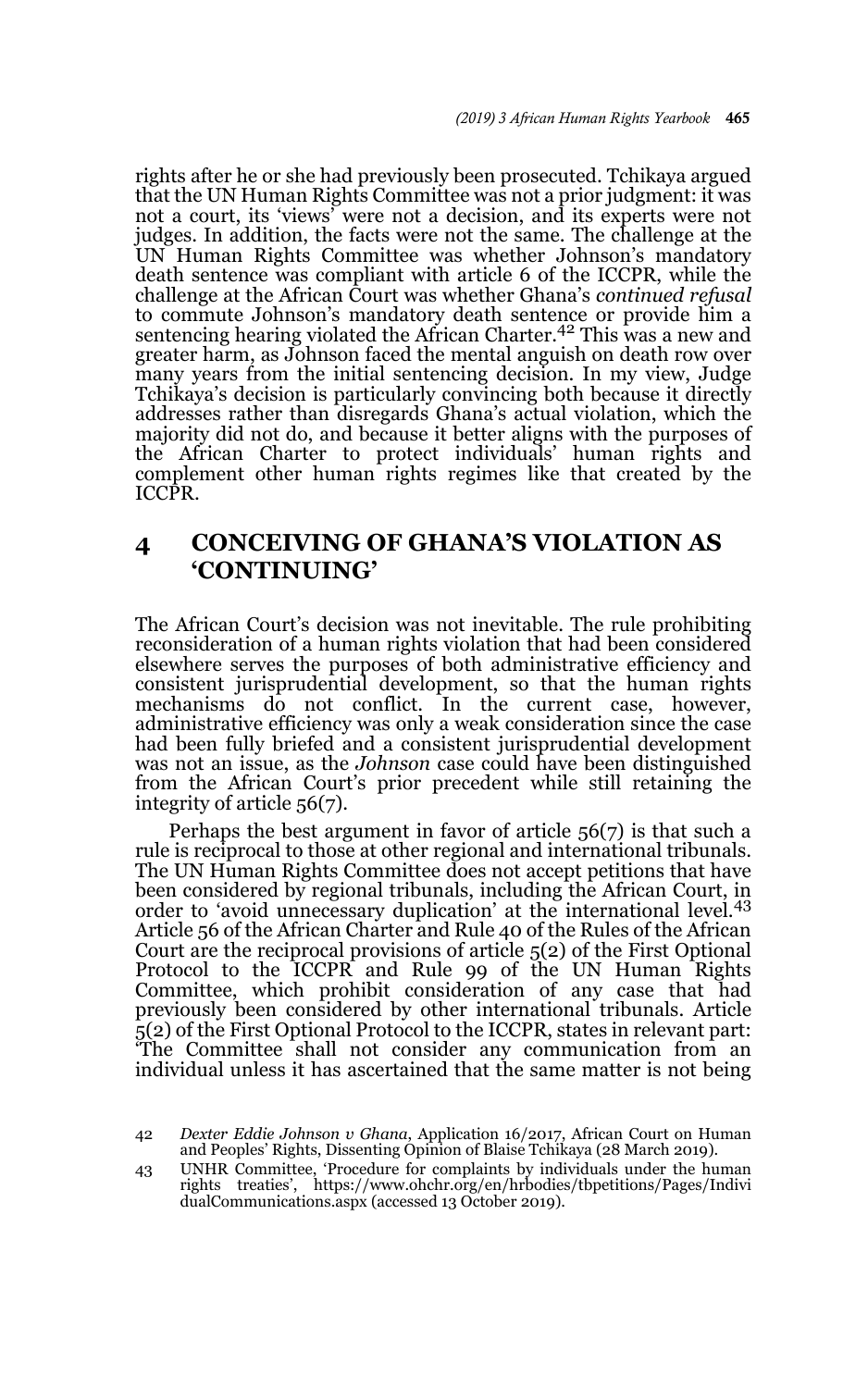examined under another procedure of international investigation or settlement'.44

Rule 99 of the UN Human Rights Committee provides more specific guidance. Under Rule 99, a case is inadmissible if it fails to meet any of six criteria: (1) it is anonymous; (2) the applicant was not an actual victim; (3) the communication is an abuse of the right of submission because it is frivolous, duplicitous, or untimely; (4) the communication is not incompatible with the purposes of the Covenant; (5) the matter was already examined 'under another procedure of international investigation or settlement'; or (6) the individual has not exhausted all domestic remedies.45 These criteria are almost identical to article 56(7) of the African Charter. Furthermore, the Human Rights Committee found a communication admissible in *Prince v South Africa* (2007) even though the African Commission had already dismissed the complaint. The Committee found that the complaint was no longer 'being examined' by the Commission and therefore was eligible to be considered on the merits.46 The Human Rights Committee therefore is less strict about the application of article 5 of the ICCPR than the African Court is with article 56 of the Charter.

For three reasons, however, the African Court should have considered Ghana's violation as continuing, as new and separate harm than that considered by the UN Human Rights Committee. First, in death penalty cases, delay and conditions on death row may create a human rights violation that is derivative of but conceptually separate from the initial death sentence.47 Johnson had been on death row in Ghana for ten years by the time of the African Court's final ruling. The initial death sentence was determined to be a violation of article 6 of the ICCPR, but was Ghana's *only* violation the passing of the initial mandatory death sentence in 2008? To me, it appears possible to consider that Ghana's violation of the African Charter was not just the 2008 death sentence (already found to be a violation by the UN Human Rights Committee and therefore inadmissible), but rather the failure over ten years to rectify the violation and either remove Johnson from death row or provide him with a sentencing hearing. The African Court did not address when a state's failure to comply with its international obligations over a long period of time could become a separate violation of the African Charter.

Second, the controlling precedent at the African Court could be distinguished from the *Johnson* case, as it did not involve a continuing violation of the African Charter. In *Johnson v Ghana*, the majority and

<sup>44</sup> First Optional Protocol to ICCPR (1966), art 5(2)(a).

<sup>45</sup> Rules of procedure of the Human Rights Committee, UNHR Committee (9 January 2019), UN Doc CCPR/C/3/Rev.11 (2019).

<sup>46</sup> *Gareth Anver Prince v South Africa*, Communication 1474/2006, UNHR Committee (31 October 2007), UN Doc CCPR/C/91/D/1474/2006, para 6.2.

<sup>47</sup> P Hudson 'Does the death row phenomenon violate a prisoner's human rights under international law' (2000) 11 *European Journal of International Law* 833 at 844-847. The UNHR Committee has not found that delay *alone* constitutes a violation of Article 7 of the ICCPR, but a violation may arise when combined with conditions of death row and the mental state of the prisoner.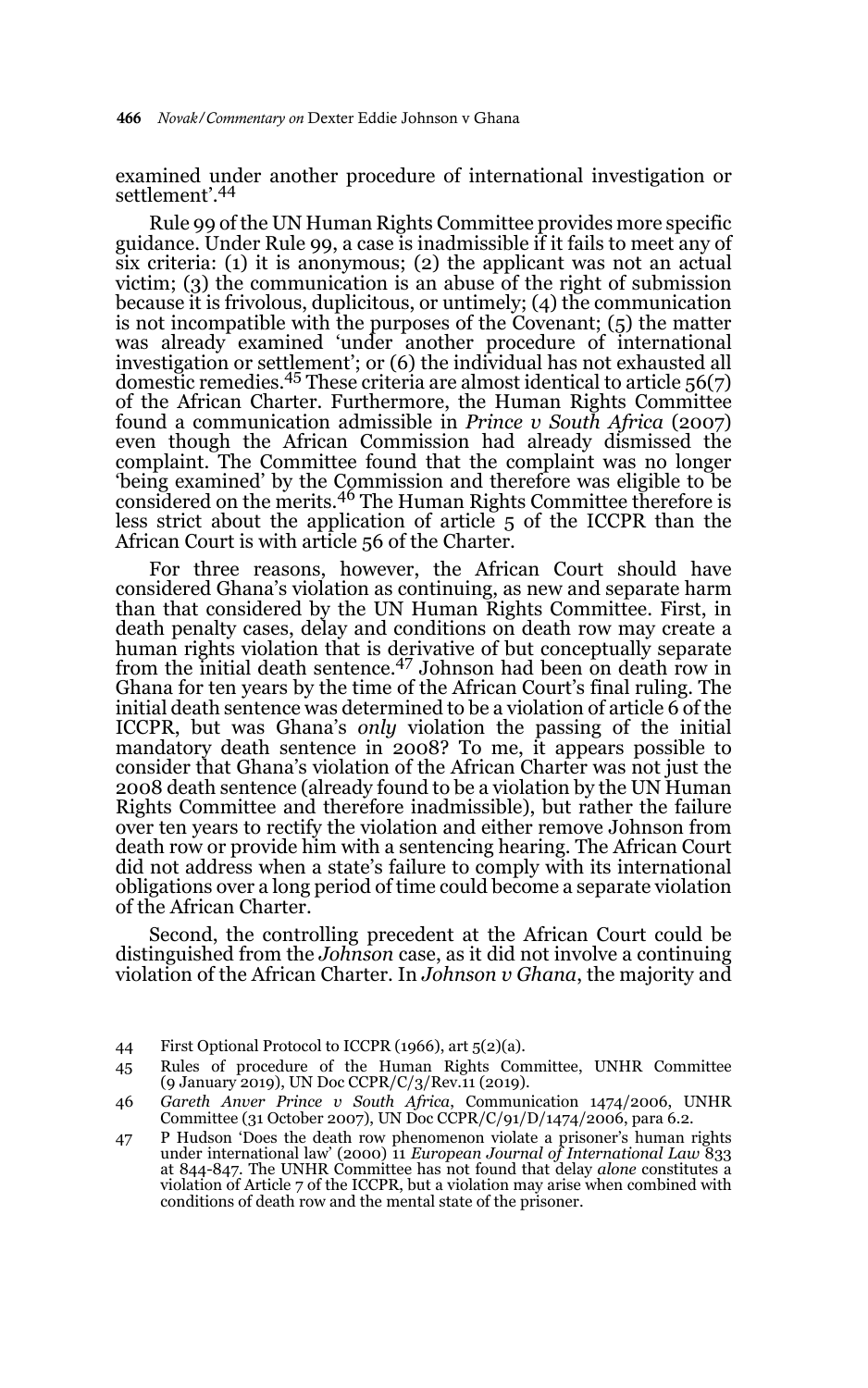one of the dissents emphasised the African Court's March 2018 decision in *Jean-Claude Roger Gombert v Côte d'Ivoire*, which held that a ruling of the Community Court of Justice of the Economic Community of West African States (ECOWAS Court) precluded consideration of the same matter by the African Court.48 In that case, the ECOWAS Court issued a judgment on the merits finding no violation of the ECOWAS Treaty where a seller of property failed to convey a plot of land to a buyer after payment had been made.<sup>49</sup> When the buyer of the property filed a complaint at the African Court, the judges found that the matter had already been 'settled' by the ECOWAS Court.

However, the *Gombert* judgment has two notable features that distinguish it from *Dexter Johnson v Ghana*. First, the ECOWAS Court judgment was actually a final ruling of a court, the UN Human Rights Committee's views are non-binding recommendations from experts. Nonetheless, I accept the reciprocity of the two organisation's rules not to revisit the other body's rulings. Second, and more importantly, the UN Human Rights Committee found Ghana in violation of the ICCPR and at the time of the application to the African Court, Ghana was still in violation. By contrast, Côte d'Ivoire had not been found to be in violation of the ECOWAS Treaty or the African Charter. This is an important point because Dexter Johnson claimed that Ghana had violated the African Charter *by failing to comply* with the UN Human Rights Committee's Views. In other words, his application to the African Court could have been construed not as a challenge to his original death sentence, but as a challenge to Ghana's subsequent and continuing failure to rectify the human rights violation. The *Gombert* case would not have prevented such a reading.

Finally, the African Court's invocation of the *non bis in idem* rule as the rationale for article 56(7) did not preclude an interpretation in which Ghana's violation was not the 2008 sentence alone but the decade-long failure to rectify it. The *non bis in idem* principle is a core protective mechanism found in most of the world's legal systems. In English common law, it may be conceived as a prohibition on double jeopardy or as 'autrefois acquit, autrefois convict' (previously acquitted, previously convicted). It also operates as the principle of *res judicata pro veritate habetur* (a thing adjudged is regarded as truth), which operates as a principle of finality in continental European legal systems. The prohibition on double jeopardy is also codified in international human rights instruments.<sup>50</sup> Conway writes that the rule is derived from Roman law and has Greek and Biblical roots.51 However, the *non bis in idem* principle as originally conceived only applies to criminal

<sup>48</sup> *Jean-Claude Roger Gombert v Côte d'Ivoire*, Application 38/2016, African Court on Human and Peoples' Rights, Judgment (22 March 2018).

<sup>49</sup> *La Soci*é*t*é *Agriland* v Côte d'Ivoire, Judgment ECW/CCJ/JUD/07/15, ECOWAS Community Court of Justice (24 April 2015).

<sup>50</sup> D Bernard '*Ne bis in idem* – Protector of defendants' rights or jurisdictional pointsman?' (2011) *9 Journal of International Criminal Justice* 863 at 864.

<sup>51</sup> G Conway '*Ne bis in idem* in international law' (2003) 3 *International Criminal Law Review* 217 at 221-22.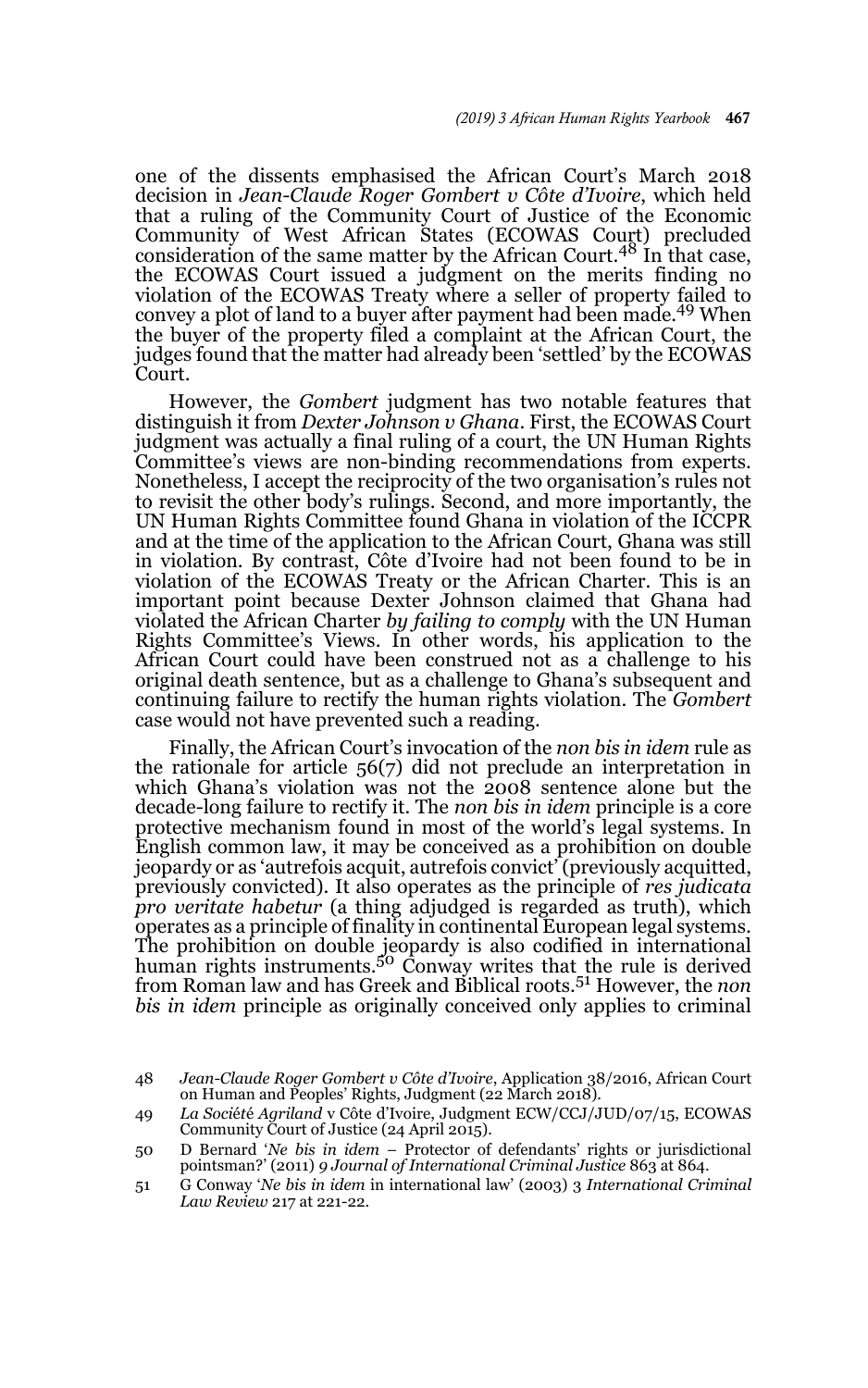offenses and not to disciplinary or administrative measures.<sup>52</sup> Therefore, a ruling from the UN Human Rights Committee, which is non-binding and not a judgment of a court of law, could have been distinguished from a ruling of an international or regional court on this basis.

Furthermore, the world's legal systems differ as to whether they apply *res judicata* to 'offences' or to 'facts'. For instance, van den Wyngaert and Stessens write that, if a person took prohibited drugs across the border from country A to country B, jurisdictions differ as to whether that person could be prosecuted for export of drugs in country A and import of drugs in country B. If *res judicata* applied to offences only, and not to facts, then the defendant could be tried twice; that would not be true if a same-facts analysis were used. European civil law systems frequently use a 'facts' analysis, while common law systems tend to use an 'offences' analysis.53 The African Court could well have used a broader test encompassing Ghana's full range of conduct, rather than the narrow violation of passing a mandatory death sentence initially. The UN Human Rights Committee only considered whether the initial mandatory death sentence in 2008 was a violation of the ICCPR. However, Ghana's subsequent conduct, including its denial of clemency and its failure to implement the UN Human Rights Committee's Views, not to mention more than ten years (at this point) of delay on death row, may well have been violations of the African Charter that were not precluded by the earlier UN Human Rights Committee decision.

### **5 CONCLUSION**

Article 56(7) and the reciprocal rules at other regional and international courts prohibiting the 're-litigation' of issues 'settled by' other human rights bodies exist to conserve resources and prevent conflicting judgments. It is a rule designed to reduce inefficiencies and inconsistencies caused by forum shopping. It certainly does not have the gravity of the prohibition on double jeopardy in criminal proceedings. Condemning Ghana for a continuing human rights violation twice is hardly the same as trying an offender for a criminal offence twice. A strict application of article 56(7) is not necessary and operates as a constraint on developing human rights jurisprudence. It places concerns for administrative efficiency above substantive human rights concerns.

A better reading would be to treat article 56(7) narrowly and find admissible cases in which an applicant is worse off due to a continuing violation, despite the earlier ruling of another international or regional

<sup>52</sup> A Poels 'A need for transnational *non bis in idem* protection in international human rights law' (2005) 23 *Netherlands Quarterly of Human Rights* 329 at 336-37.

<sup>53</sup> C van den Wyngaert & G Stessens 'The international *non bis in idem* principle: resolving some of the unanswered questions' (1999) 48 *International and Comparative Law Quarterly* 779 at 789-90.